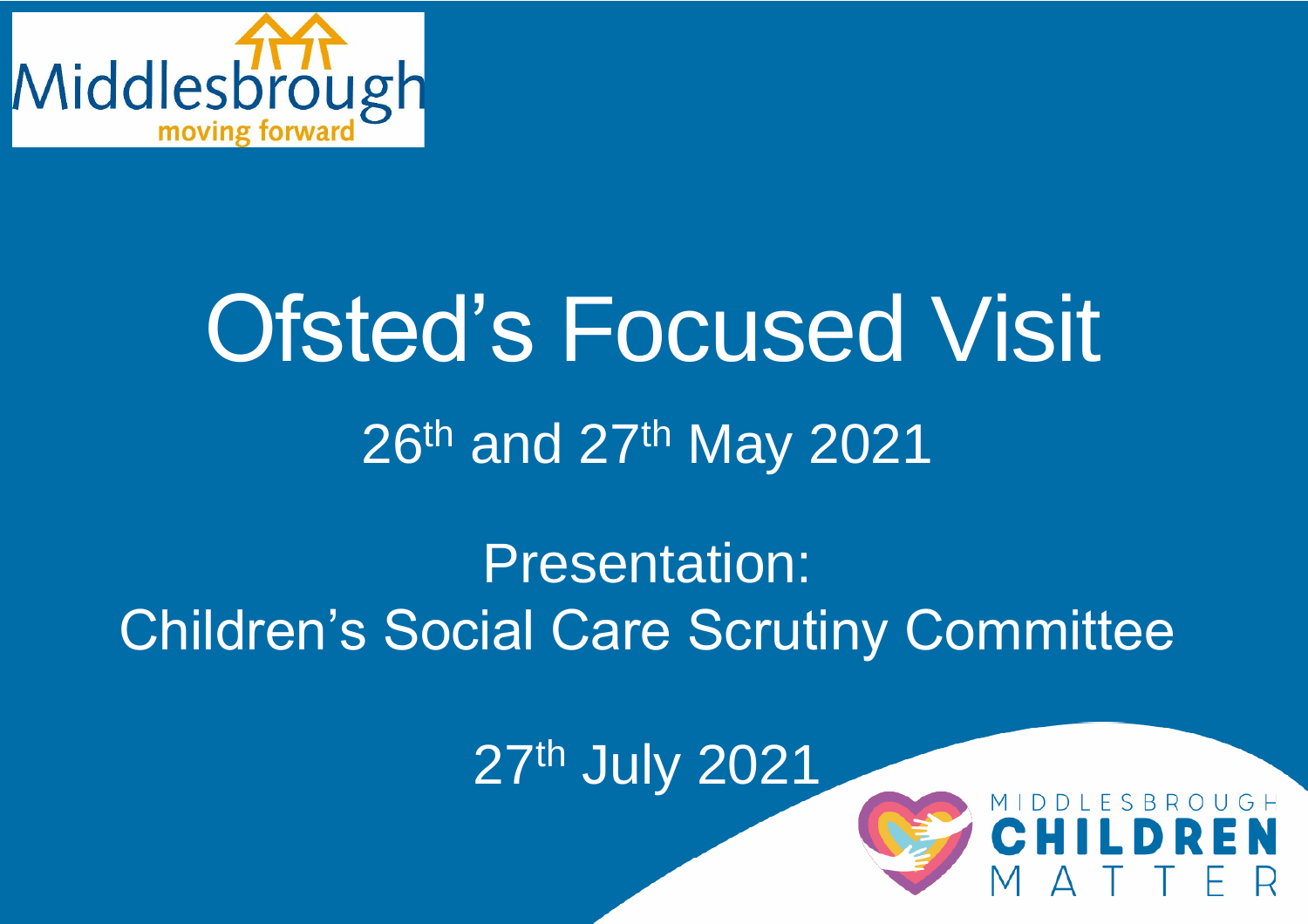



#### Our mission is to show Middlesbrough children that they matter.

#### middlesbroughchildrenmatter.co.uk

Middlesbrough House, Elm Street, Middlesbrough, TS1 2DA Tel: 01642 000000 · info@middlesbroughchildrenmatter.co.uk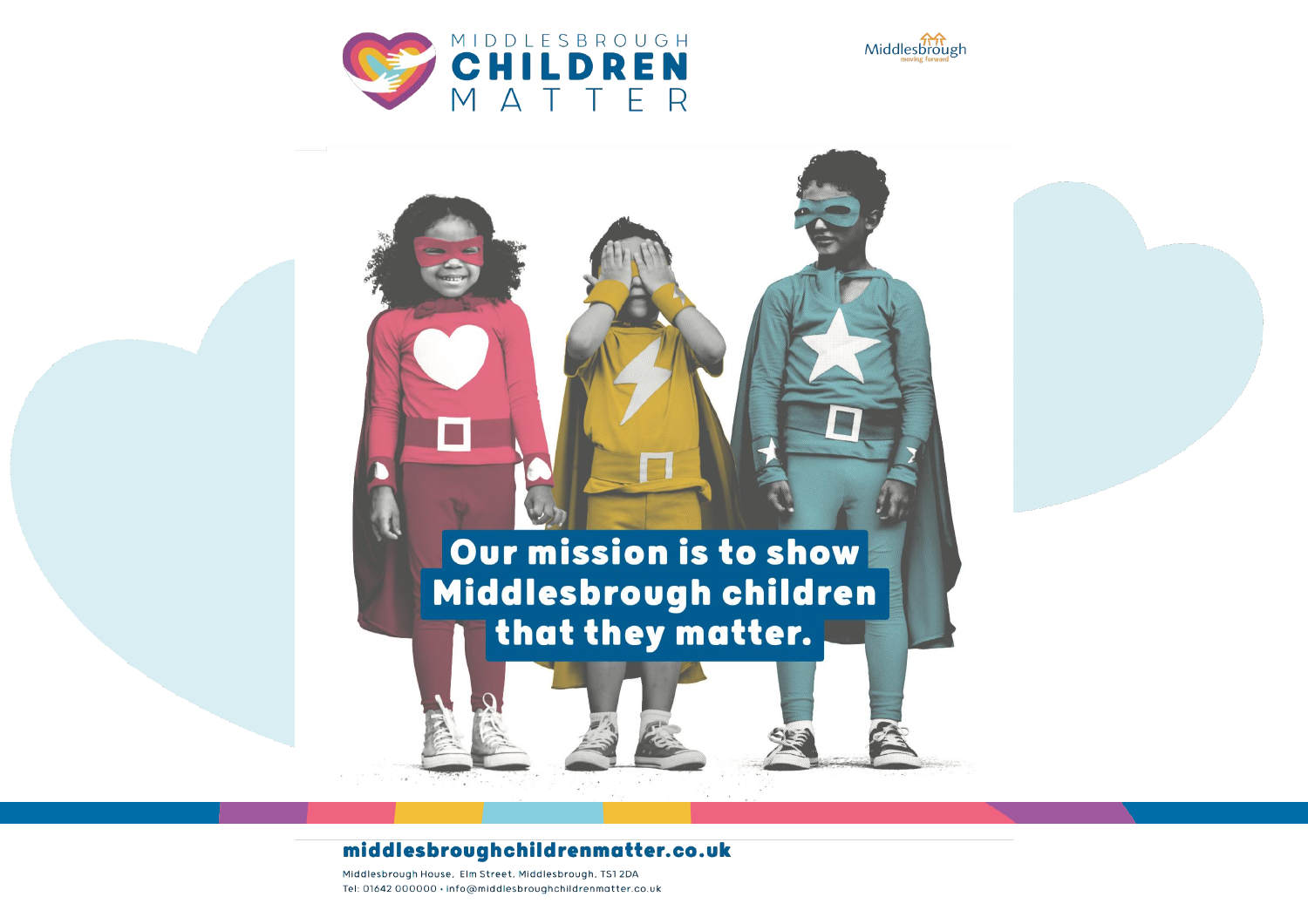#### Context:



#### **Ofsted's overall aim:**

**How has England's social care system delivered child-centred practice and care within the context of the restrictions placed on society during the pandemic?** 

- For Middlesbrough that also means 'delivered **and continued to improve'**
- The same methodology as for the inspection in Nov/Dec 2019
- A look across the whole of Children's Services all of social care and aspects of education and skills.
- 4 social care inspectors and 1 education inspector
- Prior to 2 days on site
	- We supplied Ofsted with documentation, performance information and answered queries.
	- Ofsted interviewed key personnel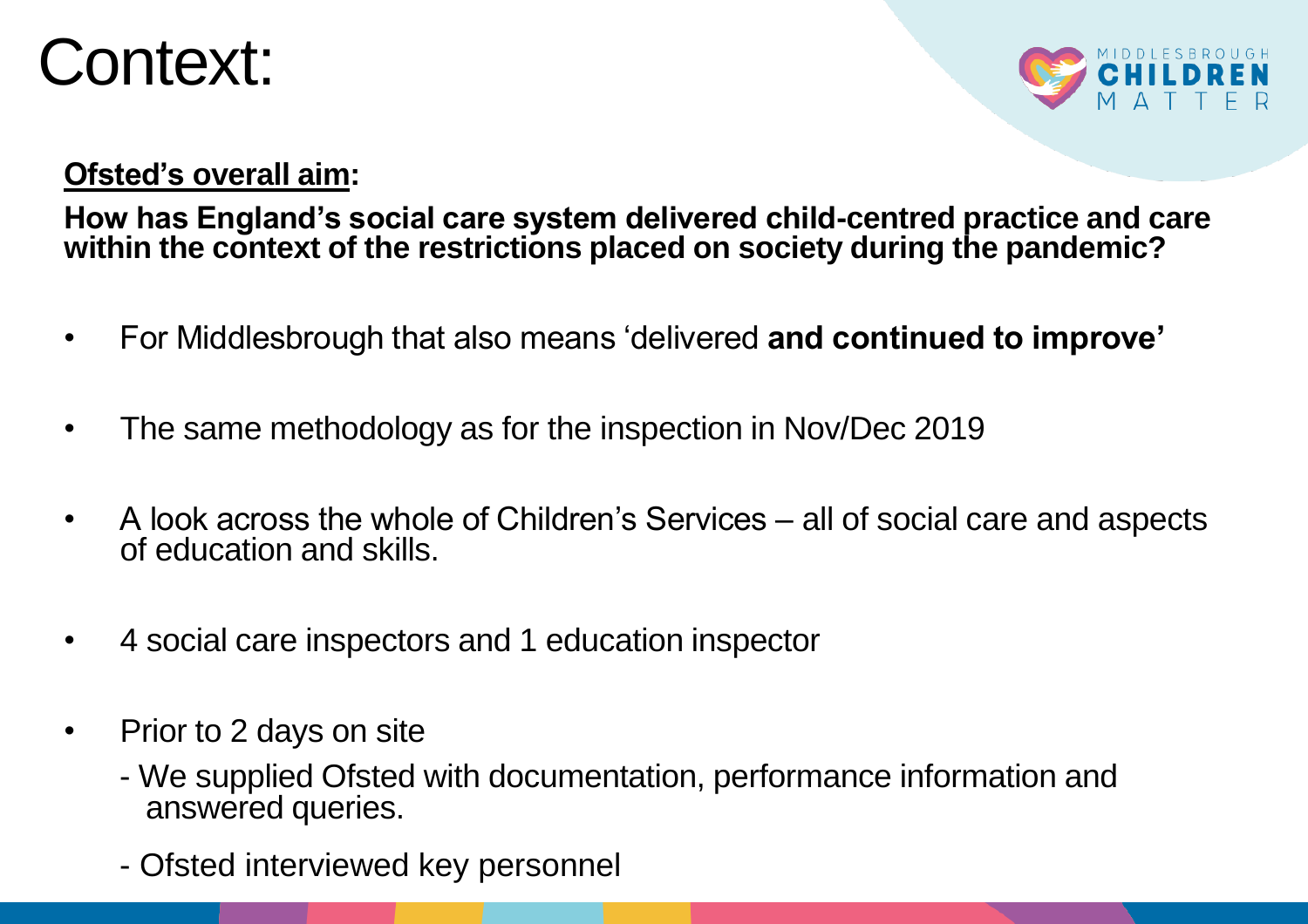### COVID: **Findings - Strategic**



- Leaders invoked their major incident plan swiftly and effectively
- Established a framework for the identification and monitoring of vulnerable children in their communities
- Brought opportunities for different ways of working across the council – revitalising partnerships
- Weekly communications meetings with strategic partners to establish multi-agency pathways
	- School networks
	- Domestic abuse pathway nationally evaluated
- Successful progress on much of improvement programme but some elements (inevitably) affected by COVID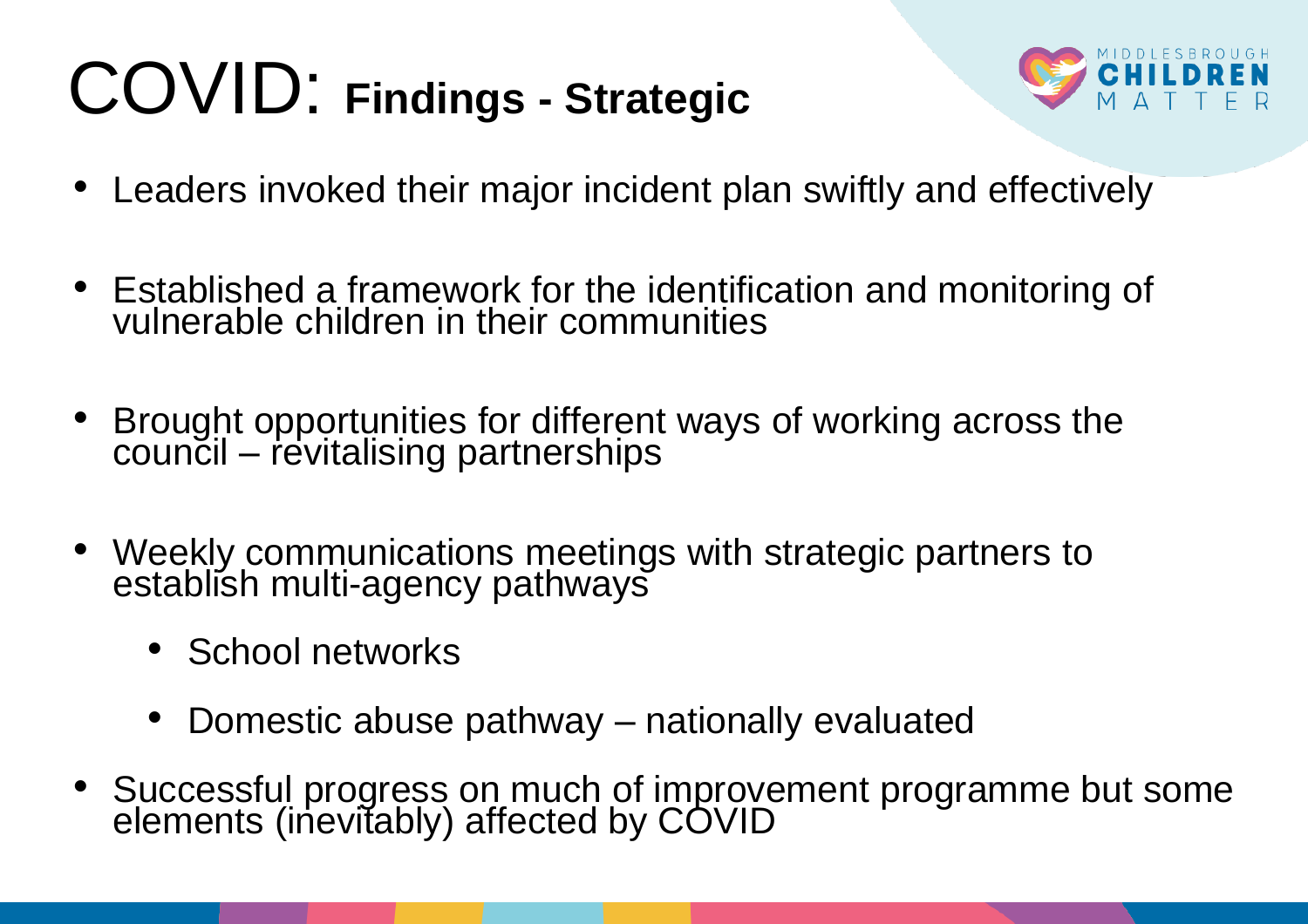#### COVID: **Findings - Practice**



- Some sws are creative and persistent in their engagement with children despite the restrictions imposed by the lockdown
- Staff have benefited from COVID safe-working practices and the deployment of technology to maintain their engagement of children and families.
- Despite the challenges of the last year staff report feeling supported, liked working for Middlesbrough and understood vision for change.
- The number of children who are Electively Home Educated has increased during the pandemic and there are effective systems to monitor EHE children.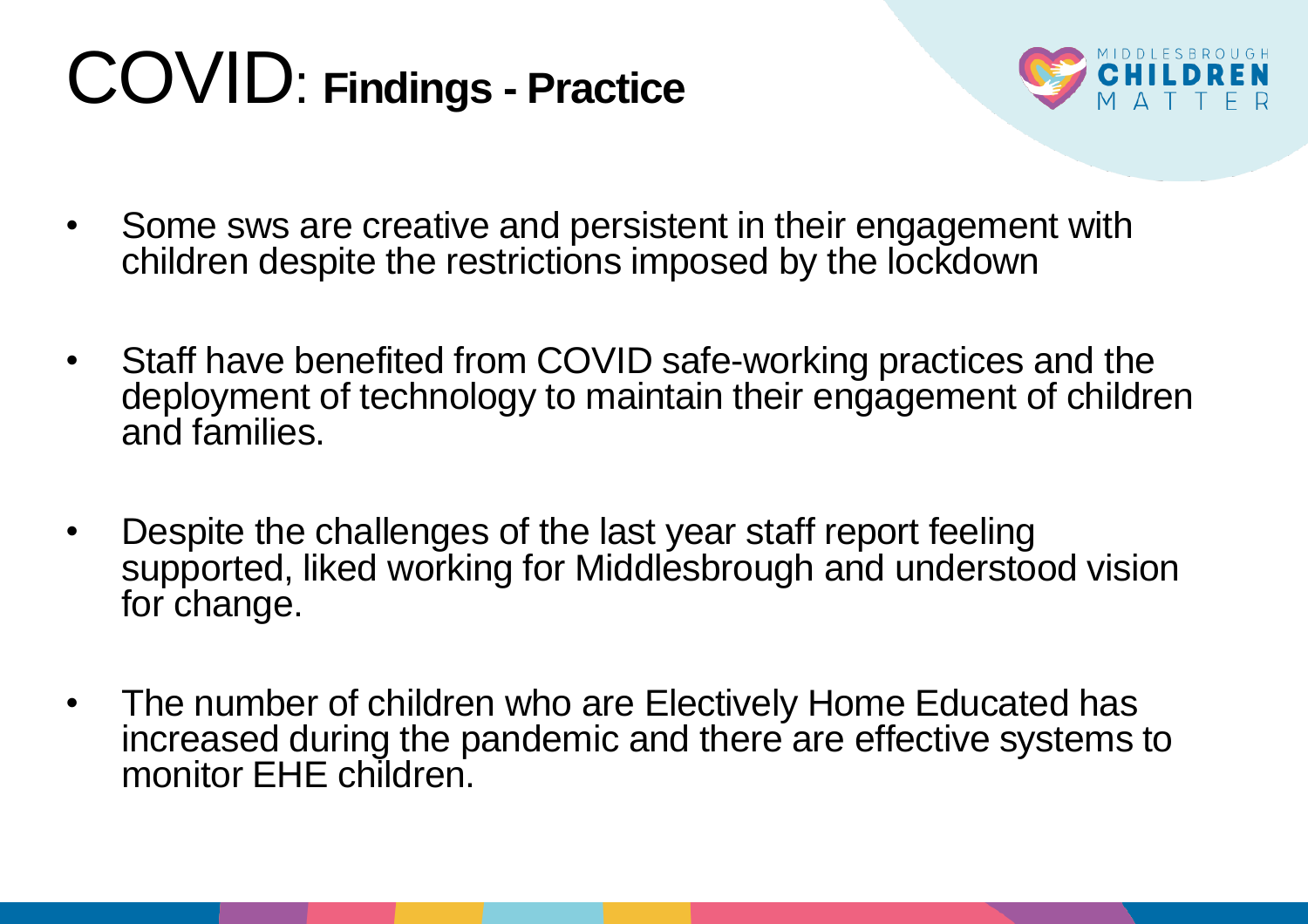#### Leadership

Leaders:-



- Positively engaged in a comprehensive programme of improvement
- **Introduced** 
	- A comprehensive 'Audit for Excellence' framework.
	- 'Non negotiables' Practice Standards
- Have appropriately prioritised recruitment and the development of the workforce strategy
- Know that there remains significant variability in practice which is not meeting their own expectations regarding the quality of practice
- Do not yet have a sufficient understanding of children who are missing education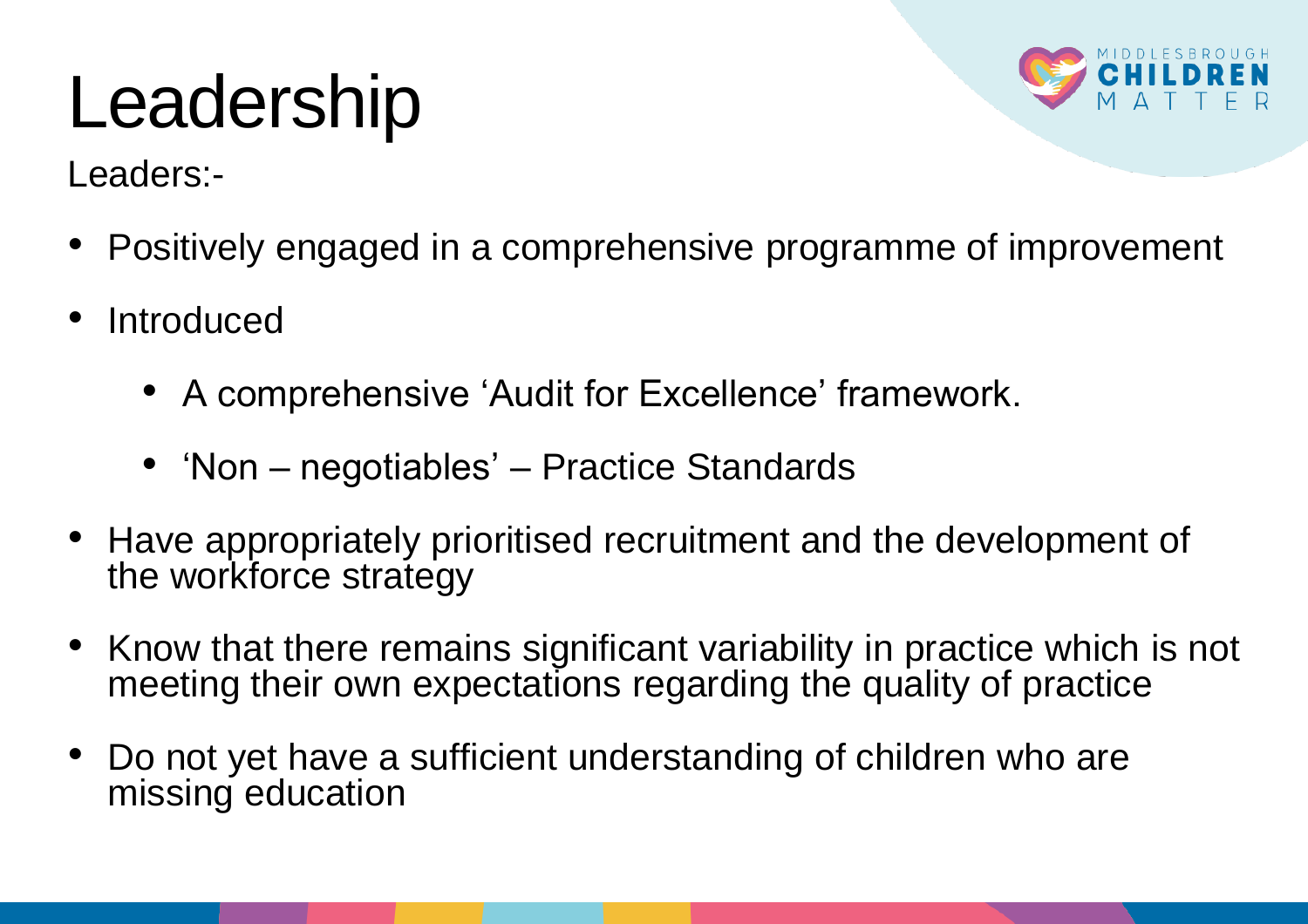## Main Findings - Positive



- Demand for a children's social care service has steadily increased over the last year.
- The MACH (front door) has continued to improve
- Case loads are reducing but remain too high for some social workers
- Children are seen regularly and direct work is demonstrably making a difference to their lives.
- Workers are persistent and build good relationships with children so interventions'are more effective
- Personal Advisers maintain regular contact with care leavers
- Effective partnership work to identify exploitation risks and trends.
- SWs are increasingly working with children who have multiple and complex needs. This is as a result of a legacy of poor practice.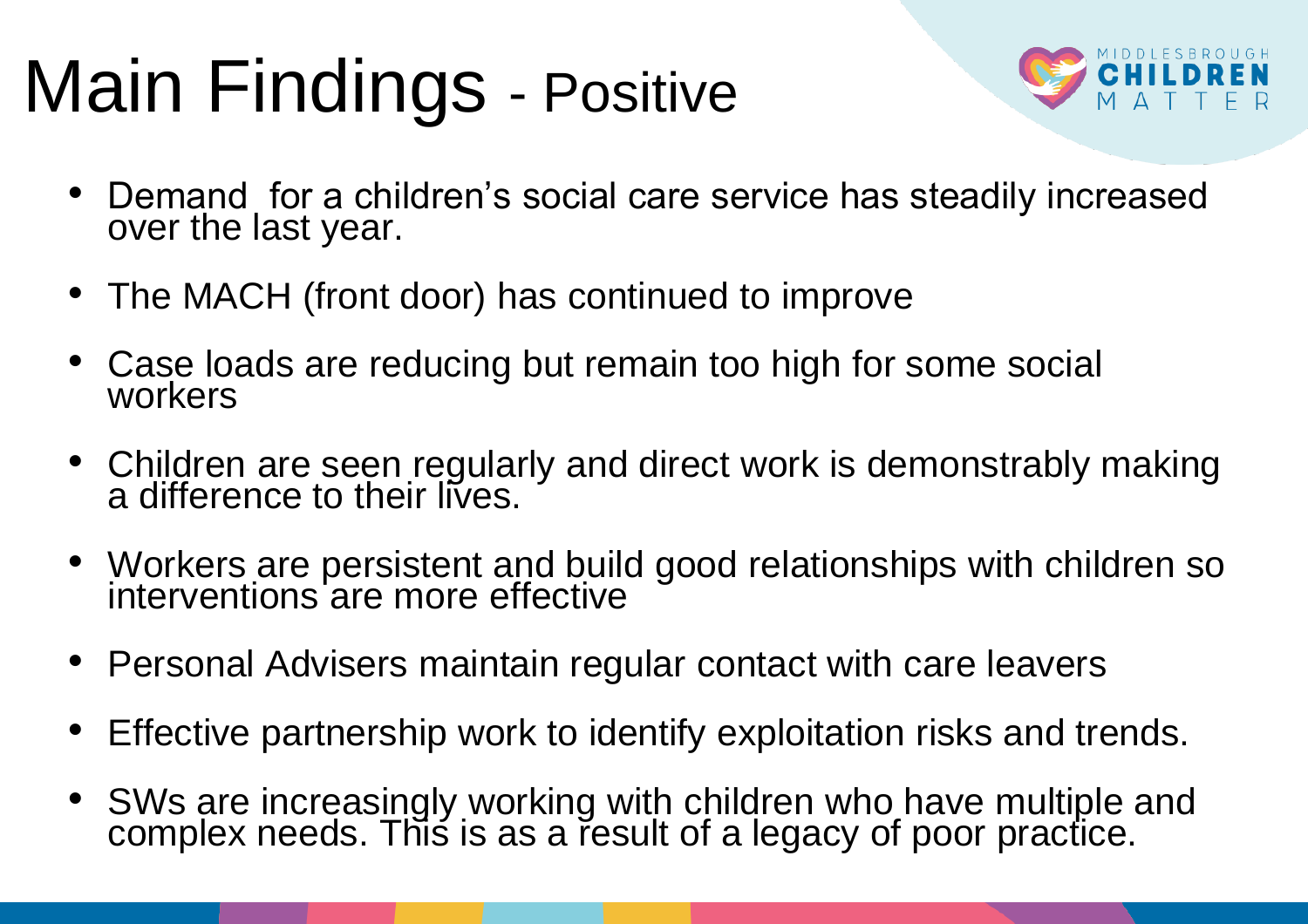# Main Findings – Areas for Improvement MAT

- The quality of assessment and plans is variable and management oversight and supervision are not suitably evaluative
- Children come into care when they need to but there is some delay in finding the right homes for them
- A lack of suitable foster placements & children's homes
- Too many care leavers not in education, employment or training
- Children's identities and diverse needs are not given sufficient consideration
- Some children experience too many change of social workers. Children told inspectors that they would like to have social workers who stayed with them for a long time.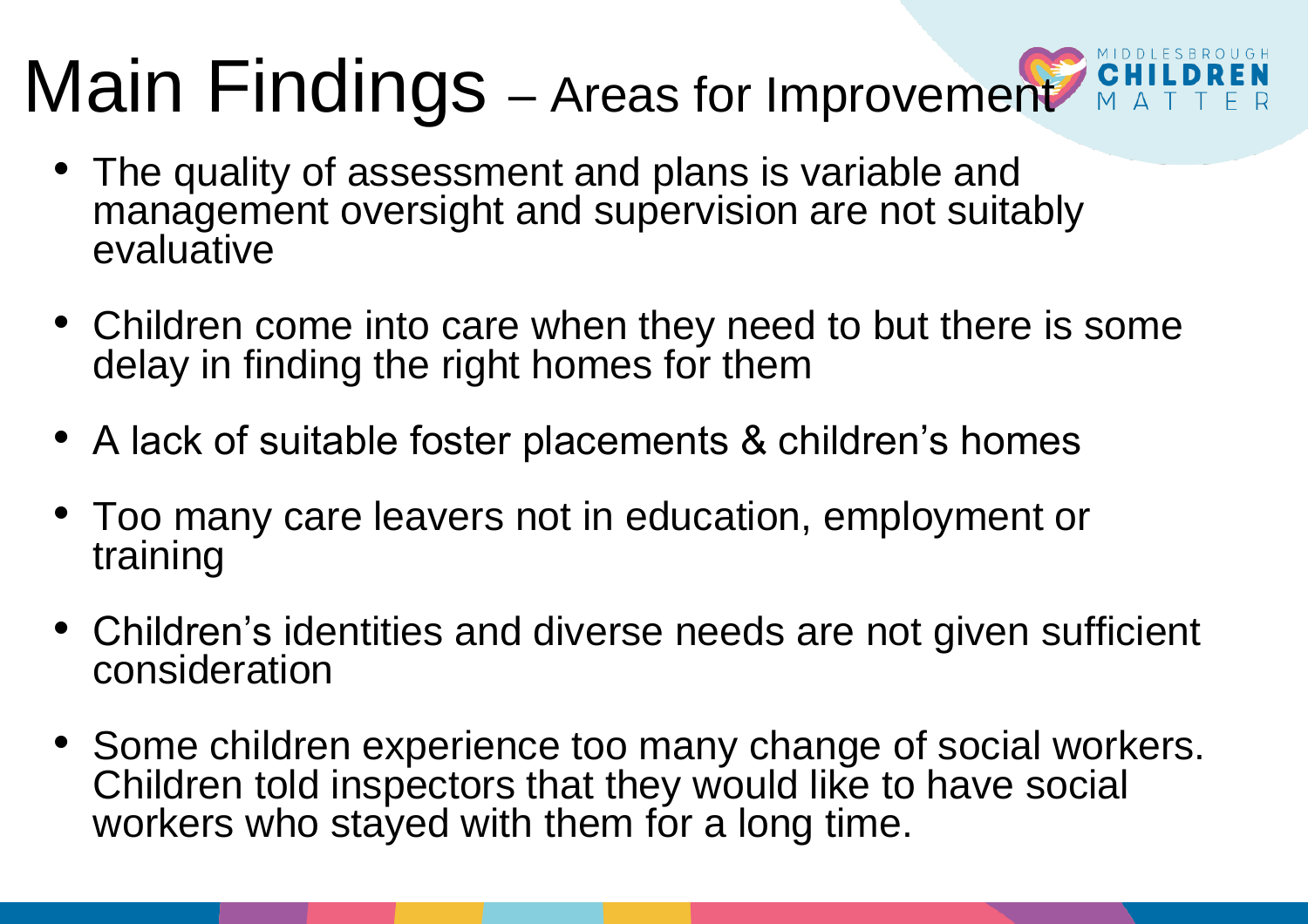# One Children's Service



#### Education Matters:-

Significant focus on Children Missing Education

- Effective systems in place to monitor EHE children
- Insufficient knowledge of the circumstances of vulnerable children missing education so their needs are not met. This includes
	- A minority of CLA are on reduced timetables or have no education for too long
	- Some children with special educational needs do not receive a school place within the 20 day timescale
	- A very small number of the above children attend unregistered provision on a part-time basis as their sole provision.